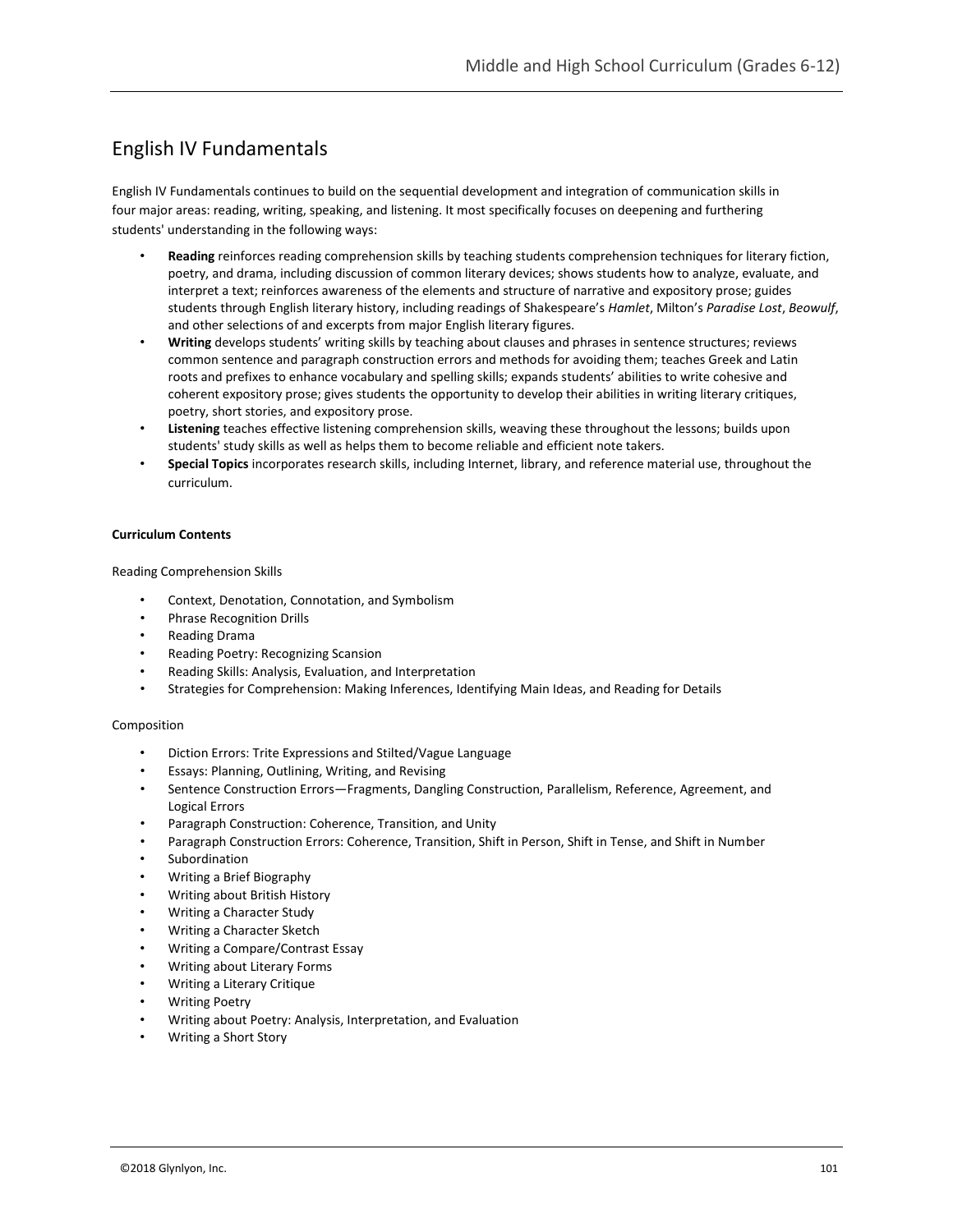### Grammar and Usage

- Approaches to Grammar: Generative, Structural, Transformational, and Traditional
- Levels of Language Use: Slang and Colloquialisms
- Linguistic Theory
- Mechanics: Abbreviations, Capitalization, Hyphens, Italics, and Numbers
- Parts of Speech: Adjectives, Adverbs, Infinitives, Nouns, Pronouns, and Verbs
- Semantics
- Sentence Structure: Clauses, Conjunctions, Interjections, and Phrases
- Word Choice

### Literature Studies

- Drama
	- o Elements: Structure, Theme, Setting, Style, Character, and Literary Device
	- o Genre/Type: Medieval Drama and Elizabethan Drama
- **Fiction** 
	- o Elements: Structure, Theme, Mood, Point of View, Character, Dialogue, Setting, Style, Satire, and Literary Device
	- o Literary Device: Alliteration, Allusion, Imagery, Metaphor, and Personification
- History of English Literature: from 1000-1800
- Poetry
	- o Elements: Structure, Meter, Rhyme, Symbolism, and Subject Matter
	- o Literary Device: Alliteration, Apostrophe, Assonance, Caesura, Consonance, Hyperbole, Kenning, Metonymy, Metaphor, Onomatopoeia, Paradox, Personification, Simile, Sprung Rhythm, and Synecdoche
	- o Genre/Type: Sonnet, Dream Vision, Ballad, Elegy, Brenton Lay, Epic, Free Verse, Blank Verse, Dramatic Monologue, Mock-Heroic, and Satire

### Special Topics

- Listening Skills
- Origin/Development of Language: Old and Middle English
- Research Skills: Internet, Library, and Reference Materials
- Study Skills: Note Taking

### **Literature List**

Following are literary works students will encounter in English IV.

### Drama

- Shakespeare, William.
	- o *Hamlet*

### Fiction

- Swift, Jonathan.
	- o *Gulliver's Travels* (excerpts)

### Poetry

- *Beowulf (excerpts)*
- Browning, Elizabeth Barrett.
	- o "Sonnet 43"
	- o "A Child Asleep"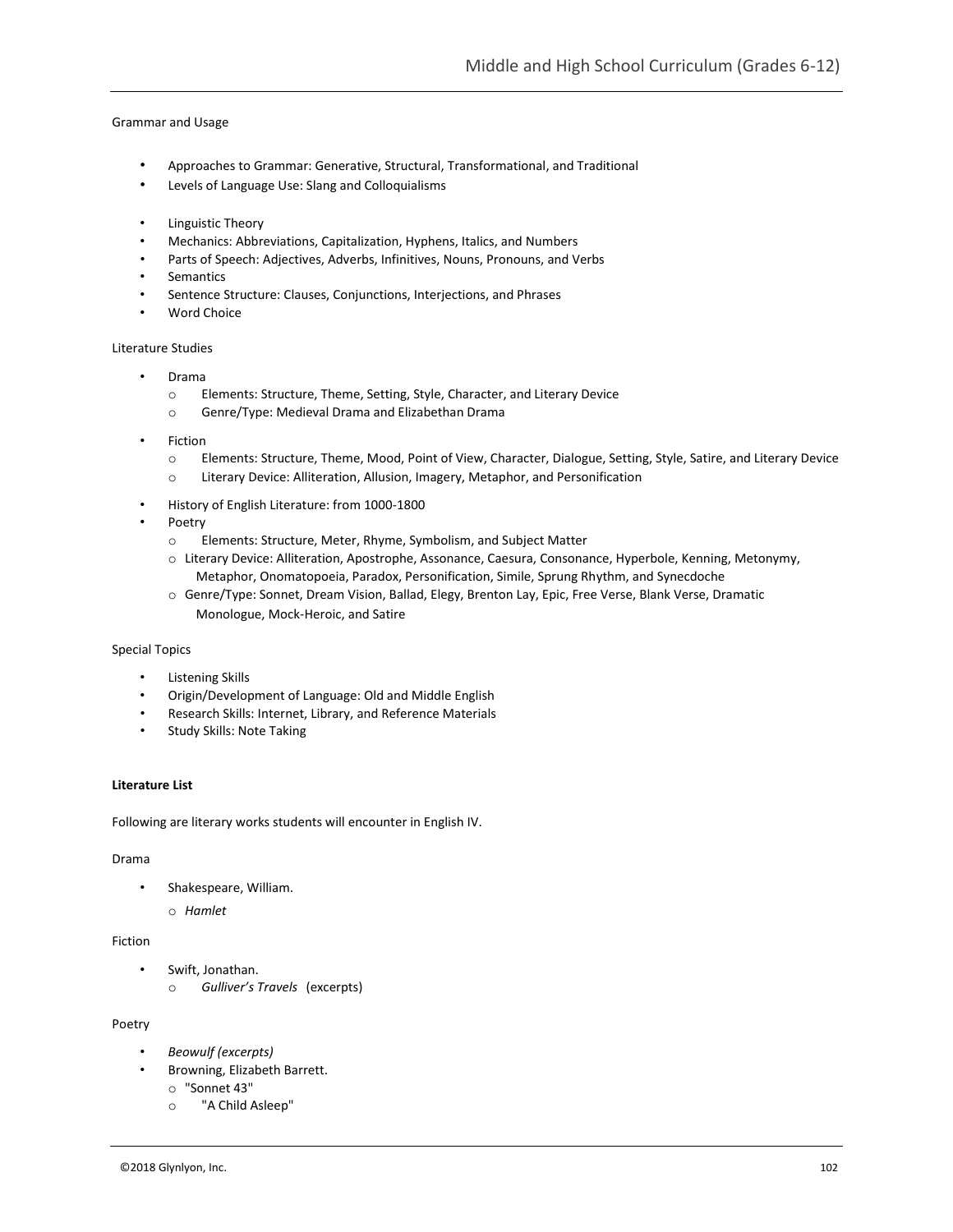- Browning, Robert.
	- o "Home Thoughts, from Abroad"
	- o "My Last Duchess"
- Byron, Lord (George Gordon). o "Chide Harold's Pilgrimage" (excerpt)
- Campion, Thomas. o "The Third and Fourth Book of Ayres" (excerpt)
- Chaucer, Geoffrey. o *Canterbury Tales* (excerpts)
- Chesterson, G.K. o

"The Donkey"

- Coleridge, Samuel.
	- o "Kubla Khan"
- Dekker, Thomas.

• Donne, John.

- o "Golden Slumbers Kiss Your Eyes" from *The Pleasant Comedy of Patient Grisill*
- o "Death, Be Not Proud"
- Goldsmith, Oliver.
	- o "The Deserted Village"
- Jonson, Ben. o "The Triumph of Charis"
- Keats, John.
	- o "Ode on a Grecian Urn"
	- o "On First Looking into Chapman's Homer"
	- o "When I Have Fears"
- Milton, John.
	- o "Lycidas" (excerpt)
	- o *Paradise Lost* (excerpts)
	- o "Sonnet XIX"
- Pope, Alexander.
	- o "The Dunciad" (excerpt)
- Shakespeare, William.
	- o "Song" from *Cymbeline*
	- o "Song" from *Much Ado about Nothing*
	- o "Angel's Song" from *The Tempest*
	- o "Sonnet XVII"
	- o "Sonnet XXIX"
	- o "Sonnet CXVI"
- Shelley, Percy.
	- o "Ode to the West Wind"
- Spenser, Edmund. o
	- "Sonnet XV" o
	- "Sonnet XXXIV"
- Sydney, Sir Phillip.
	- o "Sonnet XXXI"
	- o "Sonnet XLI"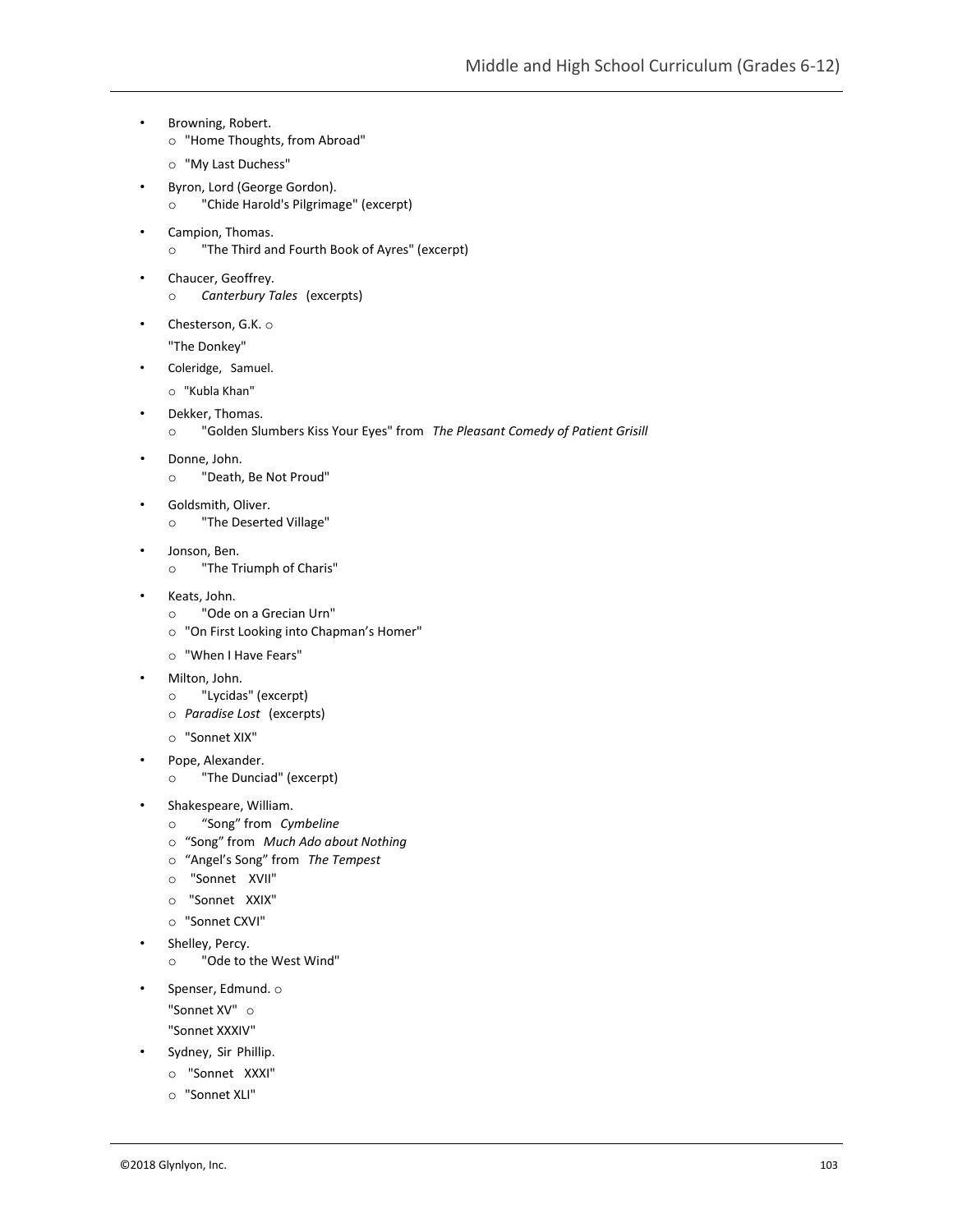- Tennyson, Alfred.
	- o "Break, Break, Break"
	- o "Crossing the Bar"
- Wordsworth, William
	- o "Lines Composed a Few Miles Above Tintern Abbey"
	- o "London, 1802"
	- o "She Dwelt Among the Untrodden Ways

#### **Unit 1: The Worth of Words Assignments** 1. Course Overview 13. Additional Spelling Drills 2. Word Forms and Meanings: Part I 14. Quiz 2: Expository Writing English IV Fundamentals English IV Fundamentals 3. Word Forms and Meanings: Part II 15. Sentence Structure 4. Word Types: Jargon and Acronyms 16. Dangling Modifiers; Parallelism 5. Quiz 1: Word Study 17. Reference; Agreement; Logical Errors 6. Expository Writing 18. Diction 7. Paragraph Structure 19. Essay: Writing a Longer Essay 20. Quiz 3: Sentence Structure, Diction, and Usage 8. Essay: Writing a Paragraph 9. Coherence and Consistency in Writing 21. Special Project\* 10. Mechanics 22. Test 11. Spelling 23. Alternate Test\* 12. Essay: Revising a Paragraph 24. Glossary and Credits

**Unit 2: The Structure of Language**

#### **Assignments**

|              |    | ASSIRIIIIEIIUS                     |     |                                    |  |  |  |
|--------------|----|------------------------------------|-----|------------------------------------|--|--|--|
| Fundamentals |    | Parts of Speech Review: Part I     | 10  | Methods of Subordination: Part II  |  |  |  |
|              | 2. | Parts of Speech Review: Part II    | 11  | Methods of Subordination: Part III |  |  |  |
|              | 3. | Parts of Speech Review: Part III   | 12. | Methods of Subordination: Part IV  |  |  |  |
|              | 4. | Quiz 1: Parts of Speech            | 13. | Project: Variety in Writing        |  |  |  |
|              | 5. | The Structure of Sentences         | 14. | Quiz 3: Methods of Subordination   |  |  |  |
| English IV   | 6. | The Parts of the Sentence          | 15. | Special Project*                   |  |  |  |
|              |    | Project: Sentence Patterns         | 16. | Test                               |  |  |  |
|              | 8. | Quiz 2: The Structure of Sentences | 17. | Alternate Test*                    |  |  |  |
|              | 9. | Methods of Subordination: Part I   | 18. | <b>Glossary and Credits</b>        |  |  |  |

### **Unit 3: Reading, Researching, and Listening Skills**

### **Assignments**

English IV Fundamentals

English IV Fundamentals

- 1. Identifying Unfamiliar Words 10. Citation Formats
- 2. Identifying Sentence Meanings and Main Ideas 11. Listening for Information
- -
- 5. Quiz 1: Reading for Comprehension 14. Special Project\*
- 6. Finding Information in the Library 15. Test
	- 7. Finding Information on the Internet 16. Alternate Test\*
	- 8. Project: Web Searches\* 17. Glossary and Credits
	- 9. Documentation
- 
- 
- 3. Identifying Supporting Details 12. Project: Writing a Paper from Notes
- 4. Essay: Using Details in Writing 13. Quiz 2: Searching for Information; Listening Skills
	-
	-
	-
	-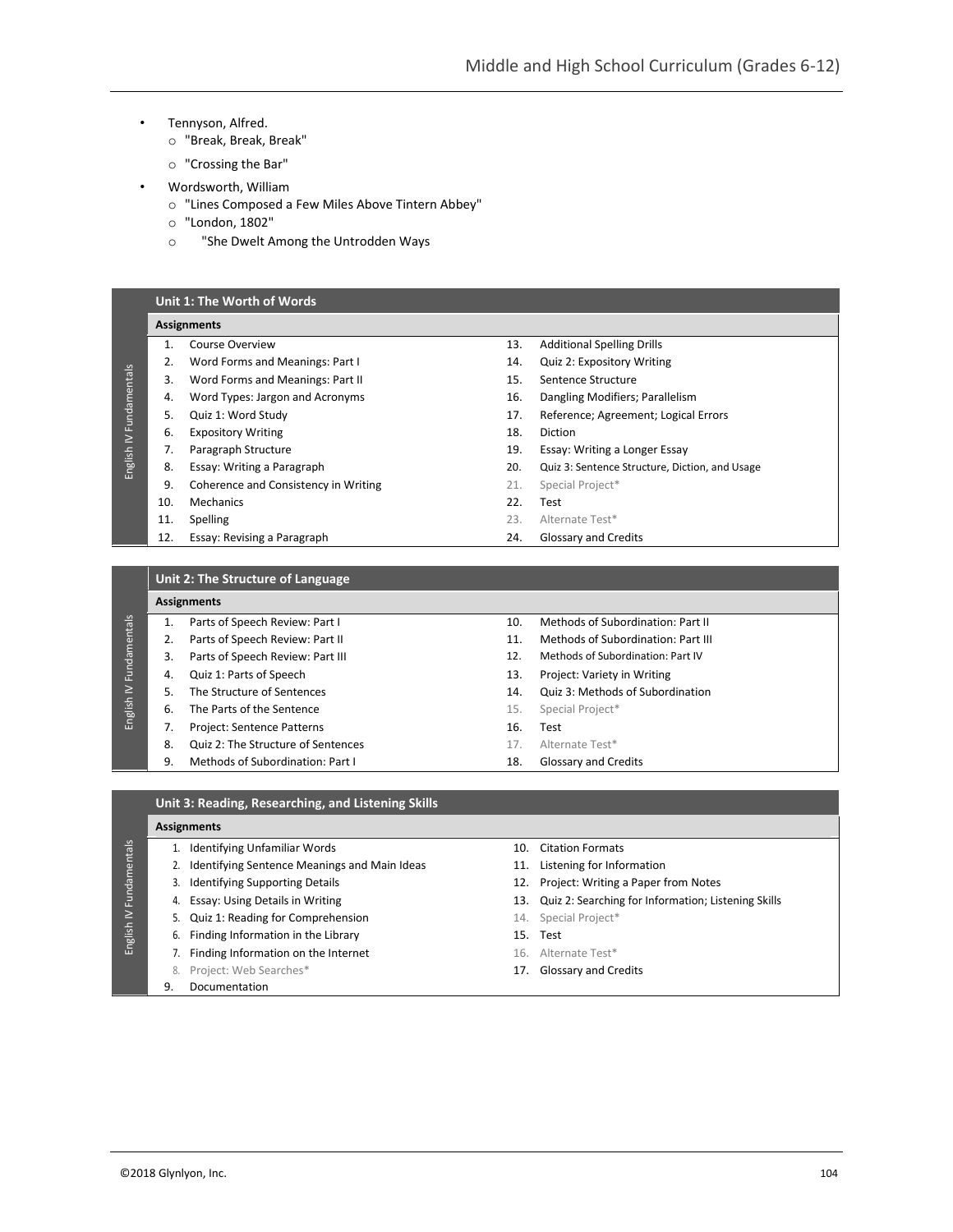| Unit 4: Studying Language |                                    |                                                                                                            |                                      |  |  |
|---------------------------|------------------------------------|------------------------------------------------------------------------------------------------------------|--------------------------------------|--|--|
|                           |                                    |                                                                                                            |                                      |  |  |
|                           |                                    | 9.                                                                                                         | Project: Levels of Usage and Meaning |  |  |
|                           |                                    | 10.                                                                                                        | Project: Analogies                   |  |  |
|                           |                                    | 11.                                                                                                        | Quiz 3: Semantics                    |  |  |
|                           |                                    | 12.                                                                                                        | Special Project*                     |  |  |
|                           |                                    | 13.                                                                                                        | Test                                 |  |  |
| 6.                        | Quiz 2: Grammar                    | 14.                                                                                                        | Alternate Test*                      |  |  |
|                           | Semantics                          | 15.                                                                                                        | <b>Glossary and Credits</b>          |  |  |
| 8.                        | Project: Semantics and Advertising |                                                                                                            |                                      |  |  |
|                           |                                    | Assignments<br>1. What is Language?<br>2. Quiz 1: What is Language?<br>3. Grammar<br>5. Generative Grammar |                                      |  |  |

# **Unit 5: Medieval English Literature**

 $\overline{p}$ 

|               | <b>Assignments</b> |                                |     |                                       |  |
|---------------|--------------------|--------------------------------|-----|---------------------------------------|--|
|               |                    | Early England                  | 14. | Report: Thirteenth-Century Literature |  |
|               |                    | Essay: Early Britain           | 15. | Quiz 2                                |  |
|               | 3.                 | Early Literature of England    | 16. | Fourteenth-Century England            |  |
|               | 4.                 | The Epic and Beowulf           | 17. | Chaucer's Language                    |  |
|               | 5.                 | Project: Kennings*             | 18. | <b>Canterbury Tales</b>               |  |
| ⊵             |                    |                                | 19. | Essay: Character Study                |  |
| $\sim$ $\sim$ |                    | <b>Reading Beowulf</b>         | 20. | Essay: Modern Pilgrimage*             |  |
|               | 8.                 | Essay: Reading Beowulf         | 21. | The Nun's Priest's Tale               |  |
|               | 9.                 | Quiz 1                         | 22. | Quiz 3                                |  |
|               | 10.                | Medieval England               | 23. | Special Project*                      |  |
|               | 11.                | English Literature (1066-1300) | 24. | Test                                  |  |
|               | 12.                | Project: Ballad*               | 25. | Alternate Test*                       |  |
|               | 13.                | Thirteenth-Century Literature  | 26. | Glossary and Credits                  |  |

| Englishl | Unit 6: Semester Review and Exam |               |                             |  |  |
|----------|----------------------------------|---------------|-----------------------------|--|--|
|          | Assignments                      |               |                             |  |  |
|          | 1. Review                        | $\mathcal{R}$ | Alternate Exam - Form A*    |  |  |
|          | 2. Exam                          |               | 4. Alternate Exam - Form B* |  |  |
|          |                                  |               |                             |  |  |

|                   |                    | Unit 7: Elizabethan Literature        |     |                                                |  |  |
|-------------------|--------------------|---------------------------------------|-----|------------------------------------------------|--|--|
|                   | <b>Assignments</b> |                                       |     |                                                |  |  |
| MFunda<br>mentals | 1.                 | Elizabethan Poetry: Part I; Songs     | 13. | Hamlet: Act IV                                 |  |  |
|                   |                    | Elizabethan Poetry: Part II; Sonnets  | 14. | Hamlet: Act V                                  |  |  |
|                   | 3.                 | Elizabethan Poetry: Part III; Sonnets | 15. | Quiz 3: Hamlet                                 |  |  |
|                   | 4.                 | Report: Elizabethan Poetry*           | 16. | The Critical Essay                             |  |  |
|                   | 5.                 | Quiz 1: Elizabethan Poetry            | 17. | Project: Preparing to Write the Critical Essay |  |  |
|                   |                    |                                       | 18. | Project: Writing the Critical Essay            |  |  |
| English           | 7.                 | William Shakespeare                   | 19. | Special Project*                               |  |  |
|                   | 8.                 | Quiz 2: Elizabethan Drama             | 20. | Test                                           |  |  |
|                   | 9.                 | Hamlet: Act I, I-II                   | 21. | Alternate Test*                                |  |  |
|                   | 10.                | Hamlet: Act I, III-V                  | 22. | <b>Glossary and Credits</b>                    |  |  |
|                   | 11.                | Hamlet: Act II                        |     |                                                |  |  |
|                   | 12.                | Hamlet: Act III                       |     |                                                |  |  |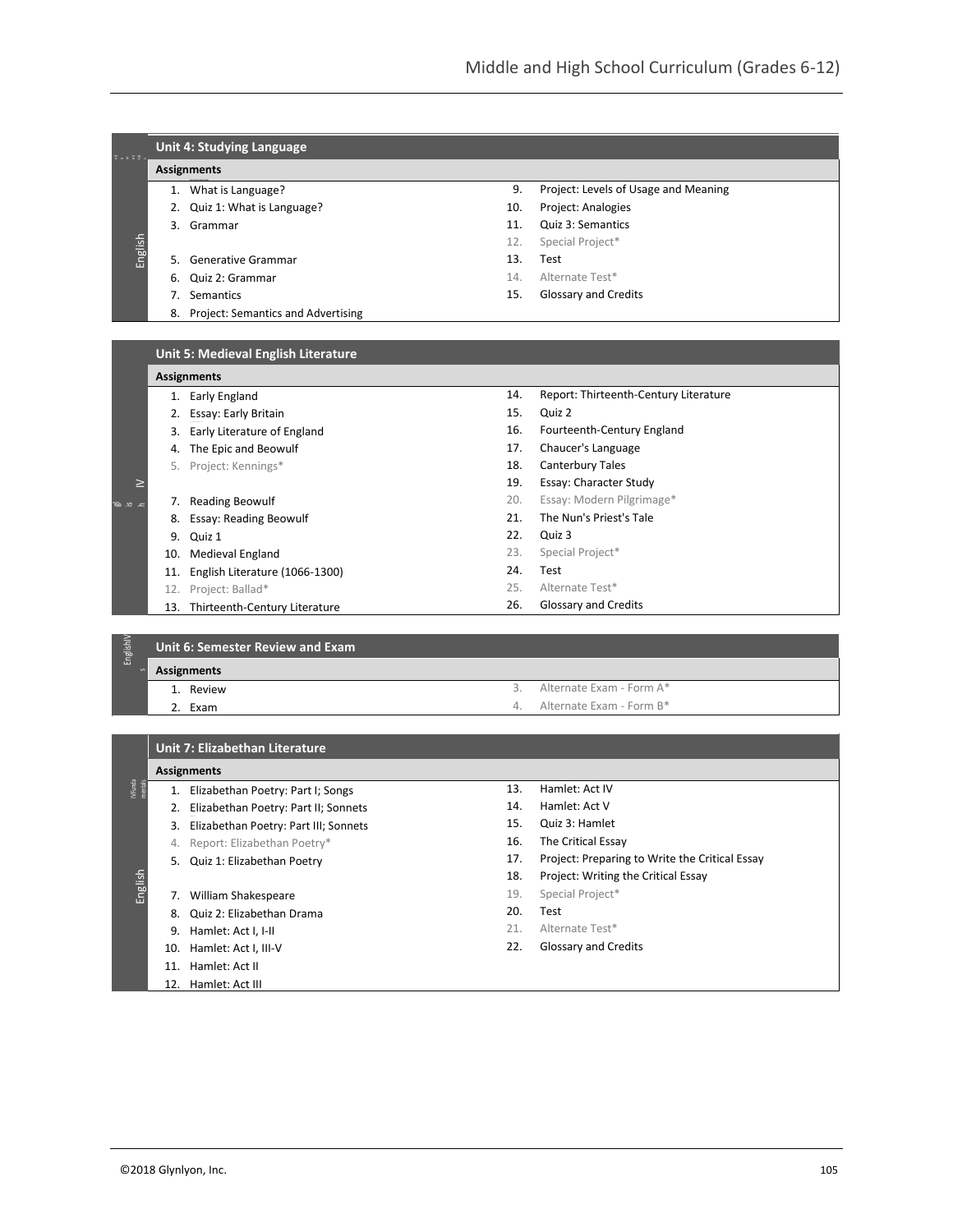## **Unit 8: 17th- and 18th-Century English Literature**

### **Assignments**

### 1. Historical Background 11. Quiz 3

- 2. Glorious Revolution to Post-1750s 12. Literature of Sensibility: Johnson
- 
- 4. 17th-Century Puritan Literature: Milton 14. Essay: Swift and Goldsmith
- 
- 6. Milton: Paradise Lost: Part II 16. Special Project\*
- 7. 17th-Century Puritan Literature: Bunyan 17. Test
- 8. Quiz 2: Puritan Literature of the 17th Century 18. Alternate Test\*
- 9. Literature of Common Sense: Pope 19. Clossary and Credits 10. Literature of Common Sense: Swift
- Literature of Common Sense: Swift

- 
- 3. Quiz 1: Historical Background 13. Literature of Sensibility: Goldsmith
	-
- 5. Milton: Paradise Lost: Part I 15. Quiz 4: Literature of Sensibility
	-
	-
	-
	-

### **Unit 9: Romantic and Victorian Poetry**

### **Assignments**

- 1. Romantic Revolution
- 2. Poetic Revolution
- 3. Quiz 1
- 4. Romantic Poets: Wordsworth (1770-1850)
- $\geq$  I  $\sim$ h

 $\overline{p}$ 

English IV Fundamentals

English IV Fundamentals

- 6. Romantic Poets: Coleridge (1772-1834)
- 7. Romantic Poets: Byron (1788-1824)
- 8. Romantic Poets: Shelley (1792-1822)
- 9. Romantic Poets: Keats (1795-1821)
- 10. Report: John Constable\*
- 11. Quiz 2

**Unit 10: Creative Writing**

- 12. Victorian Variety
- 13. Report: Queen Victoria
- 14. Victorian Poets: Tennyson (1809-1892)
- 15. Project: 19th-Century Views Oral Report
- 16. Victorian Poets: R. and E.B. Browning
- 17. Quiz 3
- 18. Special Project\*
- 19. Test
- 20. Alternate Test\*
- 21. Glossary and Credits

|                            | <b>UTTLED.</b> Creative Willing    |     |                               |  |
|----------------------------|------------------------------------|-----|-------------------------------|--|
|                            | <b>Assignments</b>                 |     |                               |  |
|                            | Reading Fiction and Poetry         | 12. | Writing the Poem              |  |
|                            | Poetry Fundamentals                | 13. | Essay: Using Personification* |  |
| 3.                         | Quiz 1: Reading Fiction and Poetry | 14. | Project: Writing A Poem       |  |
| 4.                         | Writing the Short Story            | 15. | Project: Writing Free Verse   |  |
| $\geq$                     |                                    | 16. | Project: Writing a Limerick*  |  |
| ے <u>مر</u> م <del>ہ</del> | <b>Essay: Writing Descriptions</b> | 17. | Quiz 3: Writing the Poem      |  |
|                            | Project: Character Sketch          | 18. | Special Project*              |  |
| 8.                         | Narration and Style                | 19. | Test                          |  |
| 9.                         | <b>Essay: Inventing Characters</b> | 20. | Alternate Test*               |  |
| 10.                        | Essay: Writing a Short Story       | 21. | <b>Glossary and Credits</b>   |  |
|                            | Quiz 2: Writing the Short Story    |     |                               |  |